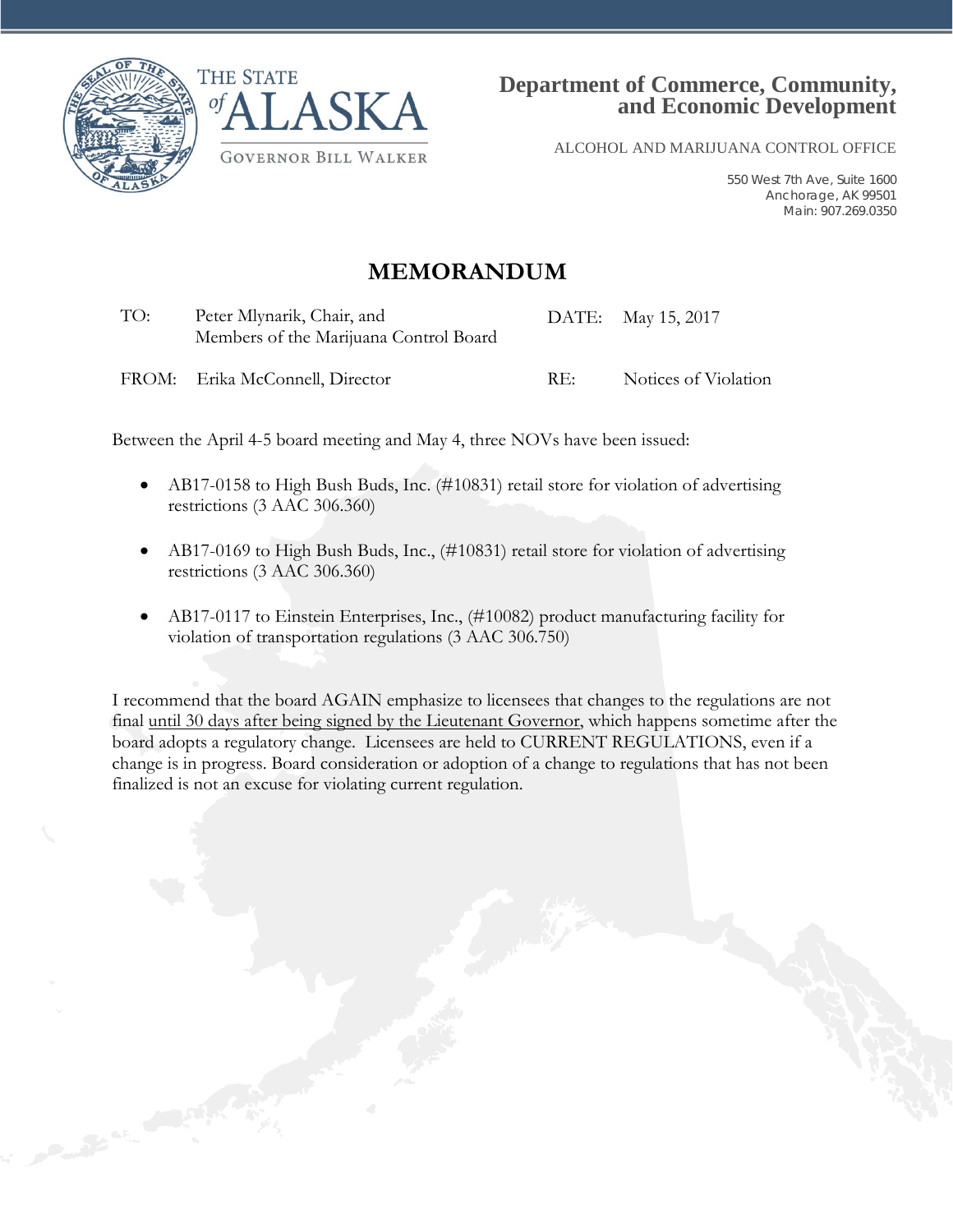

Alcohol & Marijuana Control Office 550 W. 7th Ave. Suite 1600 Anchorage, AK 99501

Date: 4-10-17 Case Number: AB17-0158 Page 1 of 1 Page

# **Notice of Violation**

(3AAC 306,805)

| Licensee                                                      | <b>License Number</b>                                                                            | <b>Type of License</b>                                       |
|---------------------------------------------------------------|--------------------------------------------------------------------------------------------------|--------------------------------------------------------------|
| High Bush Buds, Inc.                                          | 10831                                                                                            | Retail Marijuana Store                                       |
| D.B.A.<br><b>High Bush Buds</b><br>36312 Irons, Ave., Suite 2 | 415/7.1<br><b>How Delivered</b><br>Via USPS Certified Mail<br>1/8100<br>7013 2250 0000 9617 5231 | <b>Law EnforcementAgency</b><br><b>Alaska State Troopers</b> |
| Street or P.O. Box<br>1009 Crow Court                         | City, State<br>Kenai, AK                                                                         | Zip<br>99611                                                 |

This is a notice to you as licensee that an alleged violation has occurred. If the Marijuana Control Board decides to act against your license, under the provisions of AS 44.62.330 - AS 44.62.630 (Administrative Procedures Act) you will receive an Accusation and Notice of your right to an Administrative Hearing.

### Note: This is not an accusation or a criminal complaint

Upon reviewing your Facebook page, it was learned that you are using variations of the cartoon "Smiley Face" as a marketing tool. In one depiction, the cartoon character face has droopy/bloodshot eyes and a lit marijuana cigarette in its mouth. In the other, the cartoon characters eyes have been removed and replaced with marijuana leafs. This is a violation of regulations.

Your attention is directed to 3AAC306.360: Restriction on advertising of marijuana and marijuana products

You are directed to respond to the Director of the Marijuana Control Board in writing to this Notice of Violation within 10 days of receipt to explain what action you have taken to prevent a reoccurrence of this violation. FAILURE TO RESPOND TO THIS NOTICE OF VIOLATION WITHIN 10 DAYS WILL RESULT IN YOUR APPEARANCE, EITHER IN PERSON OR TELEPHONICALLY, BEFORE THE MARIJUANA CONTROL BOARD AT THEIR NEXT REGULARLY SCHEDULED BOARDMEETING.

\*Please include your Marijuana Establishment License Number in your response.

# **Alcohol & Marijuana Control Office ATTN: Enforcement Unit** 550 W. 7th Ave, Suite 1600 Anchorage, Alaska 99501

# A Response is Required

3 AAC 306.805 provides that upon receipt of a Notice of Violation, a licensee may request to appear before the board and be heard regarding the Notice of Violation. The request must be made within ten days after receipt of the Notice. A Licensee shall respond, either orally or in writing, to the Notice.

| Receipt:                | Violation Observed By: FRH0 |
|-------------------------|-----------------------------|
| Filed By: F.R. Hamilton | Title:<br>Investigator III  |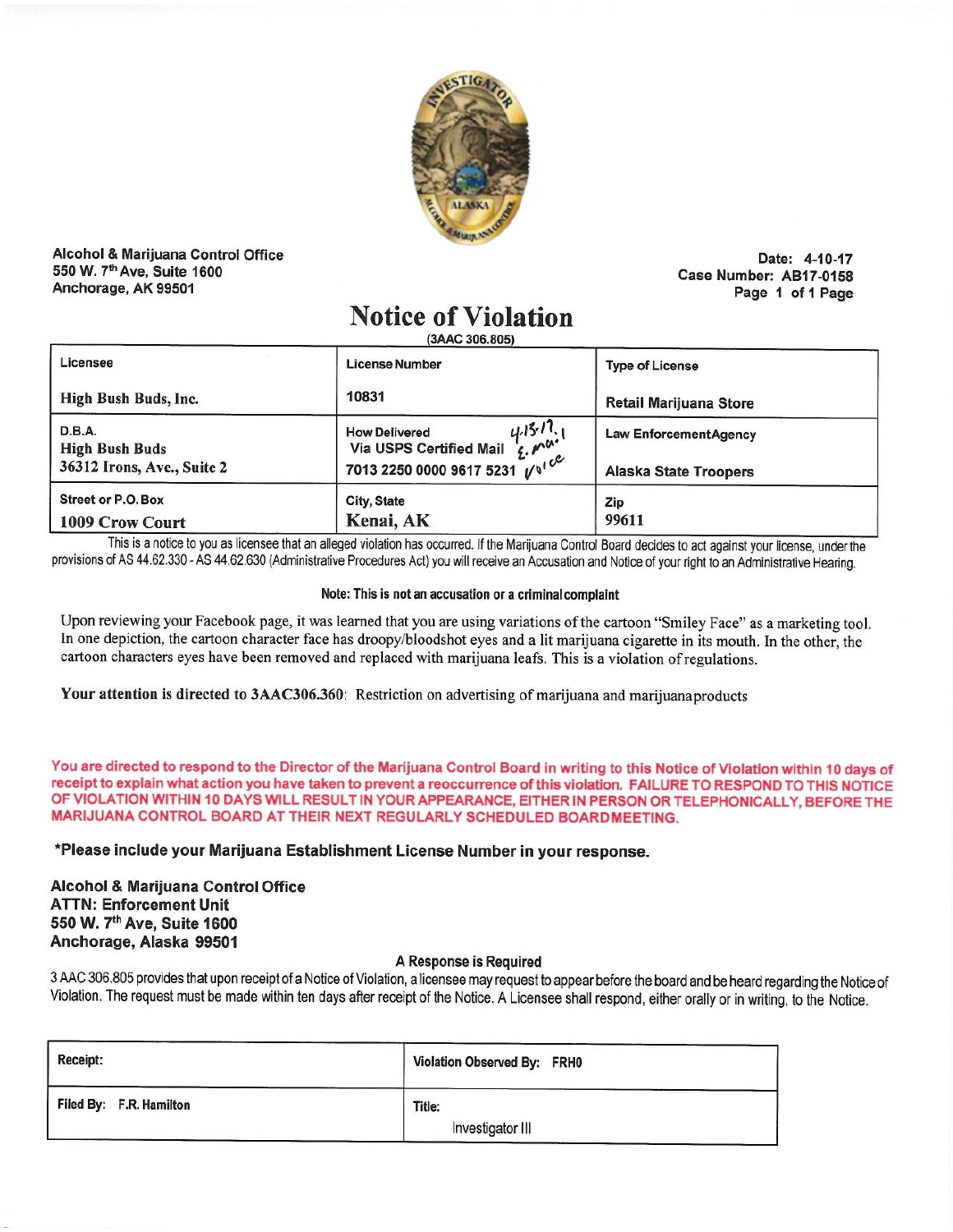Date: 4/13/17

ليسمي <sub>سعد</sub>

To: Alcohol & Marijuana Control Office

From: High Bush Buds License #10831

Re: Violation Dated 4-10-17 Case: AB17-0158

I received the violation concerning advertising using a cartoon character (Smiley face).

The post that included the cartoon character has been deleted. I monitor our Facebook page and use social media carefully. We do not advertise strains or prices. Our Facebook page is used to let our customers know if we are open and whether we have product on our shelfs. Using a cartoon character was an oversight.

In the future, I will not use any artwork or cartoon characters in our Facebook post. This oversight will not be repeated.

Thank you for the opportunity to correct this error.

Patricia Patterson **High Bush Buds** License #10831 36312 Irons Ave #2 Soldotna AK 99669

907-398-0202

Pet Poten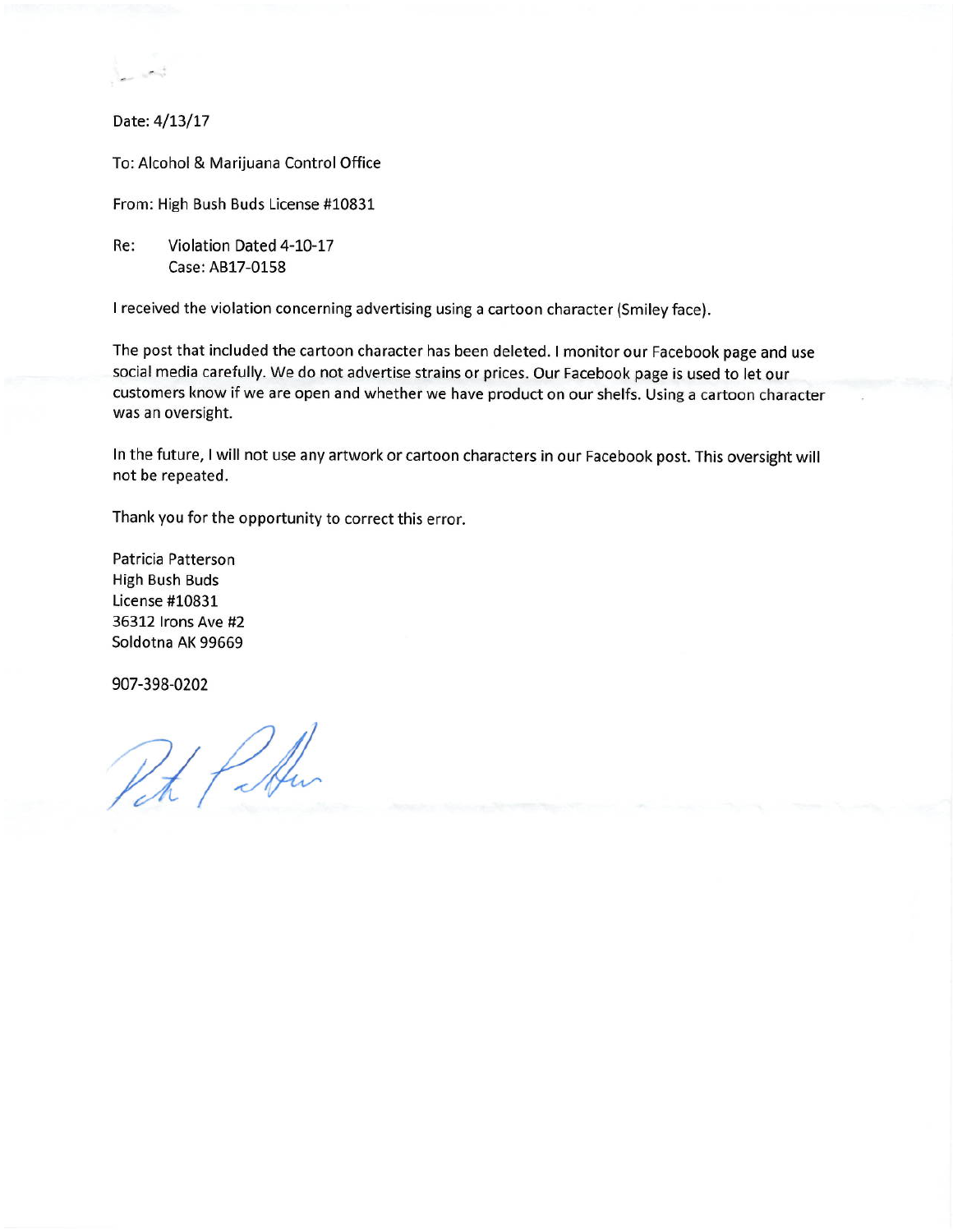

Alcohol & Marijuana Control Office 550 W. 7th Ave, Suite 1600 Anchorage, AK 99501

Date: 4-13-17 Case Number: AB17-0169 Page 1 of 1 Page

# **Notice of Violation**

(3AAC 306 805)

| Licensee                                                      | <b>License Number</b>                                                                         | <b>Type of License</b>                                       |
|---------------------------------------------------------------|-----------------------------------------------------------------------------------------------|--------------------------------------------------------------|
| High Bush Buds, Inc.                                          | 10831                                                                                         | <b>Retail Marijuana Store</b>                                |
| D.B.A.<br><b>High Bush Buds</b><br>36312 Irons, Ave., Suite 2 | How Delivered $4.13.77$ V.A E. mon/<br>Via USPS Certified Mail ? Volce<br>7013 2250 0000 9617 | <b>Law EnforcementAgency</b><br><b>Alaska State Troopers</b> |
| Street or P.O. Box<br>1009 Crow Court                         | City, State<br>Kenai, AK                                                                      | Zip<br>99611                                                 |

This is a notice to you as licensee that an alleged violation has occurred. If the Marijuana Control Board decides to act against your license, under the provisions of AS 44.62.330 - AS 44.62.630 (Administrative Procedures Act) you will receive an Accusation and Notice of your right to an Administrative Hearing.

#### Note: This is not an accusation or a criminal complaint

It has come to the attention of AMCO Enforcement that you are advertising a 420 BASH at your licensed premises. "Come join us for our 420 BASH! We will have sales throughout the store on pipes, bubblers, cones, vapes, you name it! High Bush Buds will have door prizes and giveaways [21+ to enter]. There are competitions at 1pm, 2pm, 3pm, & 4pm to Win a WaterPipe! And to top it all off, DONUTS FOR EVERYONE! It shall be fantastical!" This is a violation of regulations.

Your attention is directed to 3AAC306.360: Restriction on advertising of marijuana and marijuana products

You are directed to respond to the Director of the Marijuana Control Board in writing to this Notice of Violation within 10 days of receipt to explain what action you have taken to prevent a reoccurrence of this violation. FAILURE TO RESPOND TO THIS NOTICE OF VIOLATION WITHIN 10 DAYS WILL RESULT IN YOUR APPEARANCE, EITHER IN PERSON OR TELEPHONICALLY, BEFORE THE MARIJUANA CONTROL BOARD AT THEIR NEXT REGULARLY SCHEDULED BOARDMEETING.

\*Please include your Marijuana Establishment License Number in your response.

**Alcohol & Marijuana Control Office ATTN: Enforcement Unit** 550 W. 7th Ave, Suite 1600 Anchorage, Alaska 99501

# A Response is Required

3 AAC 306.805 provides that upon receipt of a Notice of Violation, a licensee may request to appear before the board and be heard regarding the Notice of Violation. The request must be made within ten days after receipt of the Notice. A Licensee shall respond, either orally or in writing, to the Notice.

| <b>Receipt:</b>         | Violation Observed By: FRH0 |
|-------------------------|-----------------------------|
| Filed By: F.R. Hamilton | Title:<br>Investigator III  |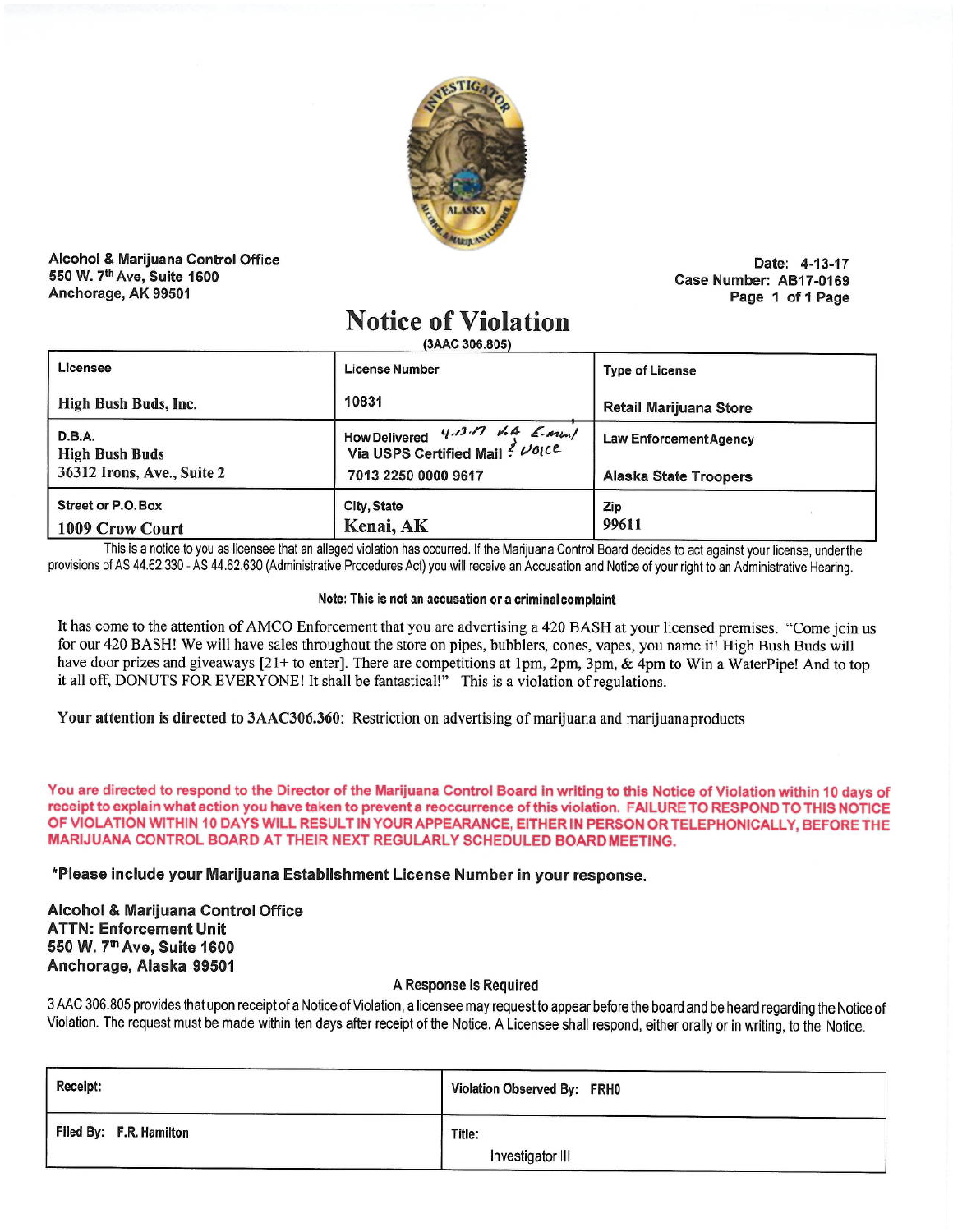

Come join us for our 420 BASH! We will have sales throughout the store on pipes, bubblers, cones, vapes, you name it! High Bush Buds will have door prizes and giveaways [21+ to enter]. There are competitions at 1pm, 2pm, 3pm, & 4pm to Win a WaterPipe! And to top it all off, DONUTS FOR EVERYONEI It shall be fantasticall



 $\triangleq$  Like Comment  $\Rightarrow$  Share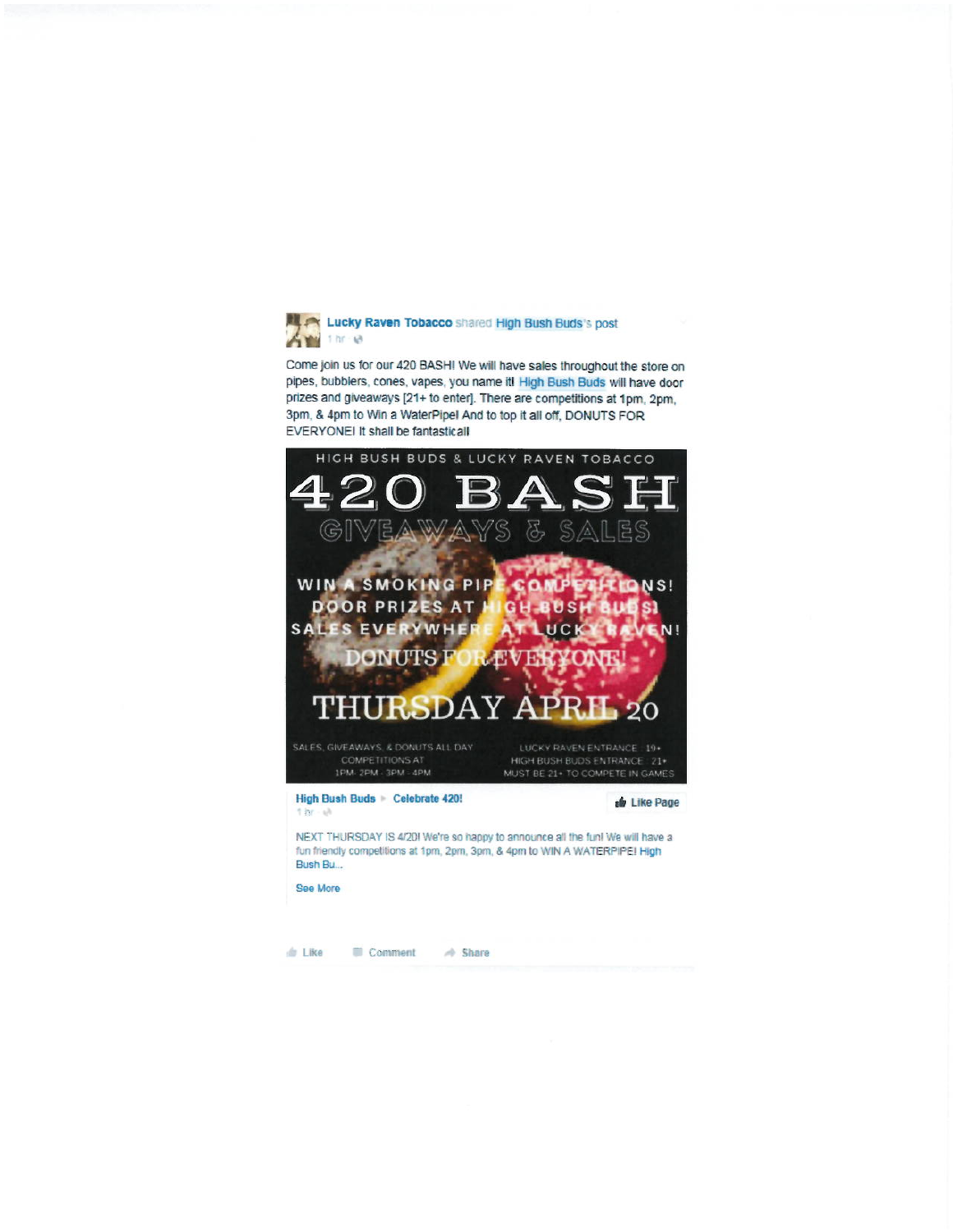Date: 4/13/17

To: Alcohol & Marijuana Control Office

From: High Bush Buds License #10831

Re: Violation Dated 4-13-17 Case: AB17-0169

I received the violation concerning advertising having a 420 Bash Facebook Post-Advertisement.

All 420 Bash Facebook posts have been removed. The joint post or advertisement was done without looking at it from a regulatory manner. It very much looks as if High Bush was encouraging sales with games. Now that it has been bought to my attention I have to admit, I feel a bit foolish that I did not see the obvious violation.

On April 20 2017,

- 1. High Bush Buds will be giving away containers and lanyards to some of our customers, this will happen inside the store.
- 2. Any sales or specials offered by Lucky Raven Tobacco will not be connected in any way to High **Bush Buds.**
- 3. Any advertising by Lucky Raven Tobacco will be for their store and their store only, with no association to High Bush Buds.
- 4. If Lucky Raven Tobacco chooses to giveaway donuts and drinks on the property, it will be done as far away from the High Bush Buds front door as possible.
- 5. In order to demonstrate High Bush Buds commitment to compliance, Lucky Raven Tobacco has agreed to halt all game-like events during the 420 Bash. This is being done so there will be no confusion or concerns.

For Future, it will be very easy to make sure this does not occur again. Simply, do not have any joint events or do any joint advertising with Lucky Raven Tobacco. High Bush will be more mindful when advertising or promoting their store in order to stay in compliance.

Thank you for the opportunity to correct this error.

Patricia Patterson **High Bush Buds** License #10831 36312 Irons Ave #2 Soldotna AK 99669

907-398-0202

Pite /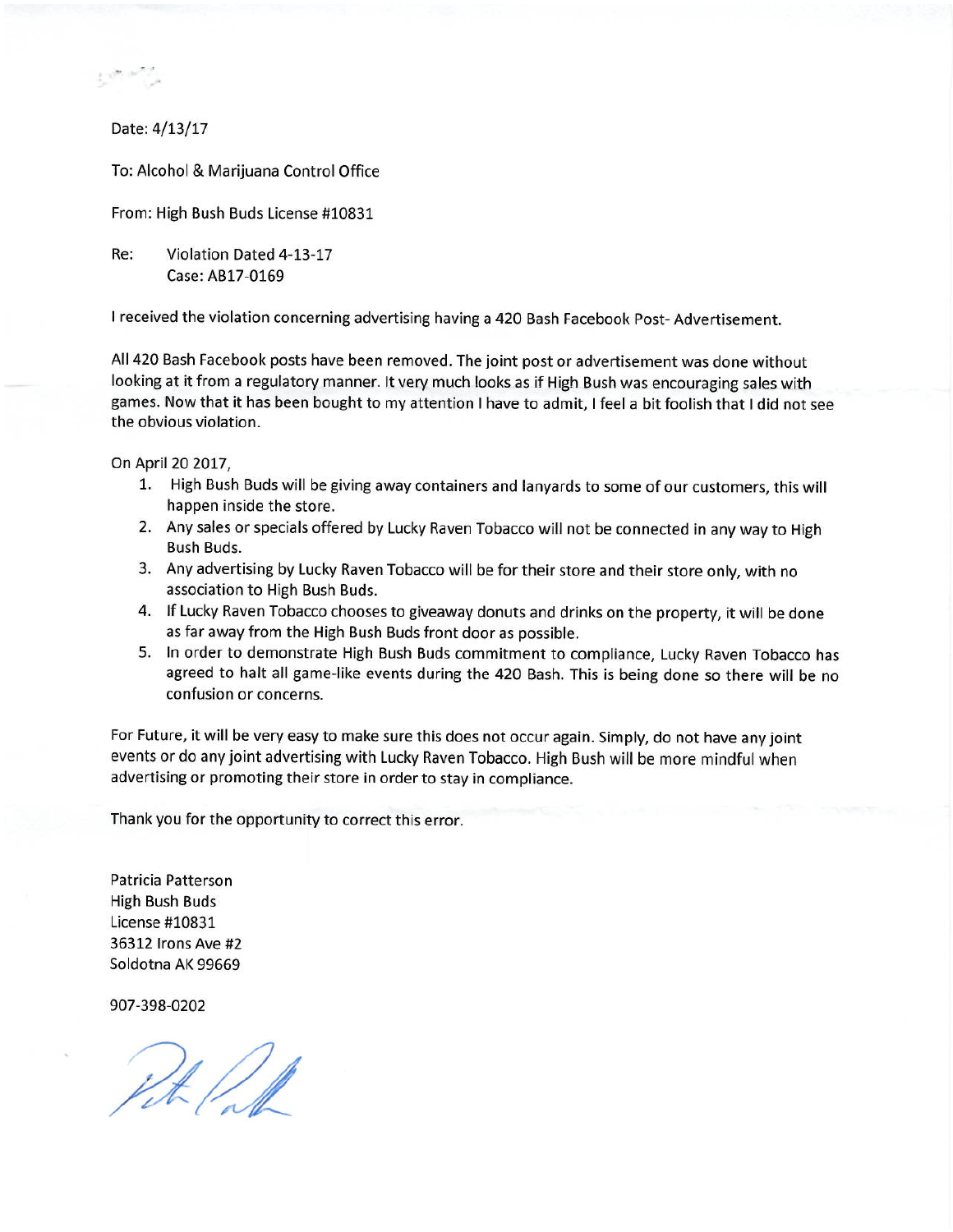

**Alcohol & Marijuana Control Office Date: 3-16-17 550 W. 7th Ave, Suite 1600 Case Number: 17-0117 Anchorage, AK 99501 Page 1 of 1 Page**

# **Notice of Violation**

**(3AAC306.805)**

| Licensee                                          | License Number                                | <b>Type of License</b><br><b>Marijuana Product Manufacturing</b> |
|---------------------------------------------------|-----------------------------------------------|------------------------------------------------------------------|
| Einstein Enterprises, Inc.                        | 10082                                         | <b>Facility</b>                                                  |
| D.B.A.                                            | <b>How Delivered</b><br><b>Certified USPS</b> | <b>Law Enforcement Agency</b>                                    |
| <b>Einstein Labs</b>                              | 7013 2250 0000 9617 5149                      | <b>Anchorage Police Department</b>                               |
| <b>Street or P.O. Box</b><br>18621 N. Lowrie Loop | <b>City, State</b><br><b>Eagle River, AK</b>  | Zip<br>99577-2690                                                |

This is a notice to you as licensee that an alleged violation has occurred. If the Marijuana Control Board decides to act against your license, under the provisions of AS 44.62.330 - AS 44.62.630 (Administrative Procedures Act) you will receive an Accusation and Notice of your right to an Administrative Hearing.

# **Note: This is not an accusation or a criminal complaint.**

On 3-15-17, Justin Roland of Einstein Labs telephoned AMCO to advise he was going to Rosie Creek Farm on 3-16-17 to purchase product and that there would be a large amount of waste logged in METRC from the way the sale was structured. Roland intended on picking up the product and transporting it back to his facility. This type of transport is not permitted by a marijuana product manufacturing facility. Further review of METRC manifests noted that you completed that same type of unauthorized transport from Rosie Creek Farm on 3-12-15 and Fuzzy Budz on 2-11-17, 2-27-17 and 3-8-17, both cultivation facilities.

**Your attention is directed to 3AAC306.750: Transportation, specifically (a)(2) which reads; a marijuana product manufacturing facility may transport a marijuana product to another marijuana product manufacturing facility, a marijuana test facility, or a marijuana retail store.**

You are directed to respond to the Director of the Marijuana Control Board in writing to this Notice of Violation within 10 days of receipt to explain what action you have taken to prevent a reoccurrence of this violation. FAILURE TO RESPOND TO THIS NOTICE OF VIOLATION WITHIN 10 DAYS WILL RESULT IN YOUR APPEARANCE, EITHER IN PERSON OR TELEPHONICALLY, BEFORE THE **MARIJUANA CONTROL BOARD AT THEIR NEXT REGULARLY SCHEDULED BOARD MEETING.**

**\*Please include your Marijuana Establishment License Number in your response.**

**Alcohol & Marijuana Control Office ATTN: Enforcement Unit 550 W. 7 th Ave, Suite 1600 Anchorage, Alaska 99501**

# **A Response is Required**

3 AAC 306.805 provides that upon receipt of a Notice of Violation, a licensee may request to appear before the board and be heard regarding the Notice of Violation. The request must be made within ten days after receipt of the Notice. A Licensee shall respond, either orally or in writing, to the Notice.

| <b>Receipt:</b>         | Violation Observed By: FRH0 |
|-------------------------|-----------------------------|
| Filed By: F.R. Hamilton | Title: Investigator III     |